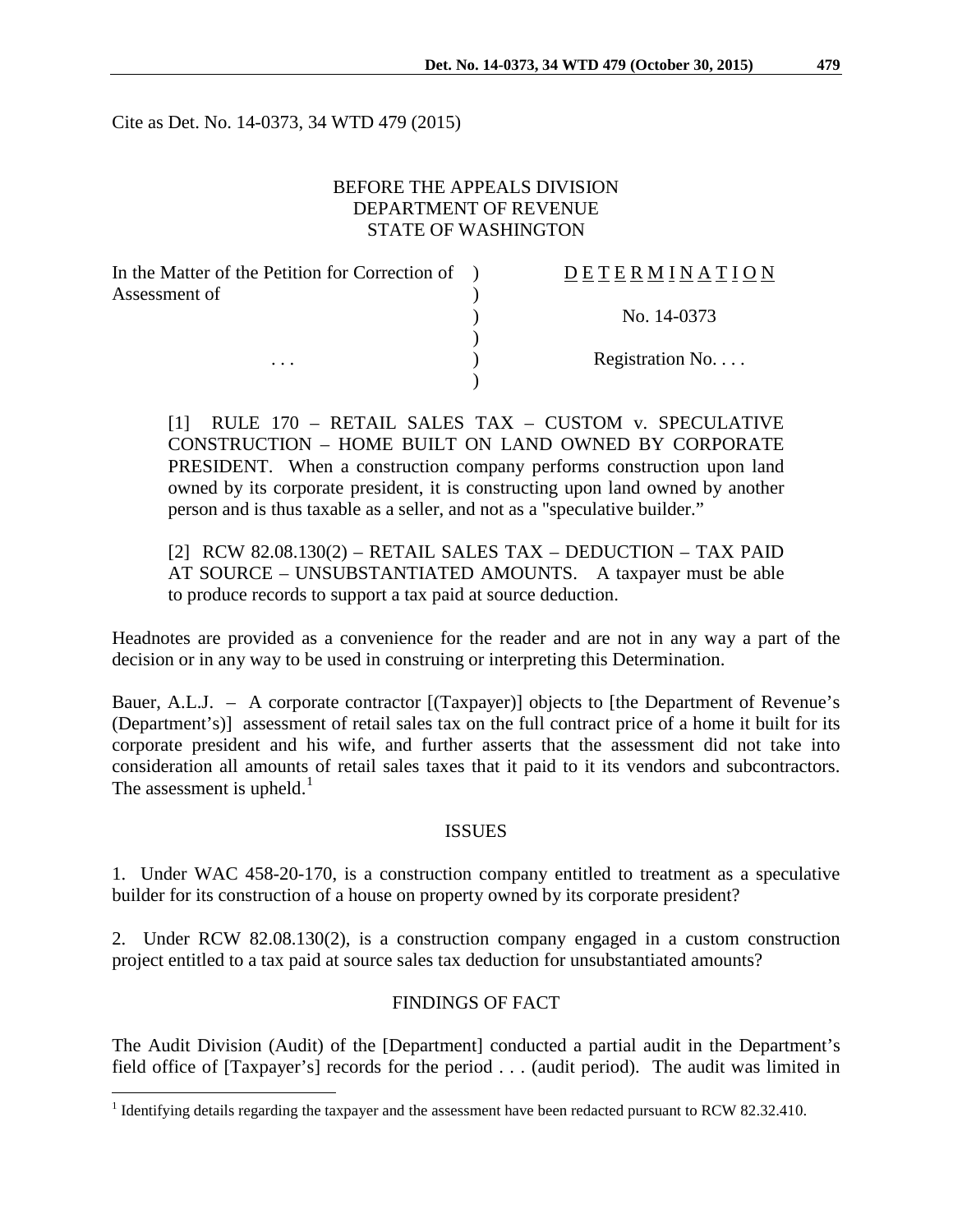scope to a review of income and purchases, and was not a detailed examination of Taxpayer's accounting records.<sup>[2](#page-1-0)</sup> As a result, Audit issued an assessment, on October 24, 2013, for the following amounts:

| $\S \dots$ | Small Business Credit (amount disallowed)          |
|------------|----------------------------------------------------|
| $\cdots$   | <b>Retail Sales Tax</b>                            |
| $\cdots$   | Retailing B&O Tax                                  |
| $\cdots$   | Wholesaling B&O Tax                                |
| .          | <b>Total Taxes</b>                                 |
| $\cdots$   | <b>Delinquent Penalty</b>                          |
| $\cdots$   | Interest through November 25, 2013                 |
| $\cdots$   | 5% Assessment Penalty for Substantial Underpayment |
| $\S \dots$ | <b>Total Due</b>                                   |
|            |                                                    |

Taxpayer's business activities during the audit period included residential and commercial construction. . . . is Taxpayer's president [(President)].

Taxpayer purchased land in May 2006. According to [President], in order for Taxpayer to qualify for the necessary  $\$\dots$  construction loan to build a house on that land, [the credit union] required that [President and his wife] own the underlying land and the loan be issued to them, and not to Taxpayer.

For that reason, on April 21, 2008, Taxpayer quitclaimed the property to [President], and [President] in turn quitclaimed the property to [himself and his wife]. [President and wife] were not licensed or registered with the Department as contractors able to provide a resale certificate or reseller's permit to Taxpayer as speculative builders. When the house was completed, [President and wife] -- not Taxpayer -- sold it for \$ . . . . The proceeds from this sale were not deposited into Taxpayer's bank account, but retained by [President and wife].

Taxpayer, for tax purposes, treated the building of this house as speculative construction, thus paying only retail sales tax on the materials and subcontracted labor used.

Audit disagreed that Taxpayer was the speculative builder of the house. Treating [President and wife] as the consumers and the construction of the house as custom construction by Taxpayer, Audit asserted retailing B&O and retail sales taxes on the \$ . . . construction cost financed by President and wife's credit union. Because Taxpayer's records were incomplete, Audit estimated a tax paid at source credit to be 50% of Taxpayer's taxable income.<sup>[3](#page-1-1)</sup> Audit made numerous attempts to obtain additional records supporting the tax paid at source deduction before the assessment had to be issued before the statute of limitations and waiver expired, but Taxpayer failed to keep those appointments.

<span id="page-1-0"></span> $2$  The audit report was, therefore, qualified to allow a future audit covering all areas of possible taxation.

<span id="page-1-1"></span> $3$  Audit noted that the sales tax paid at source credit supported by Taxpayer's records was  $\frac{6}{3}$ .... The sales tax paid at source deduction allowed in the audit was  $\frac{1}{2}$ ..., a difference of  $\frac{1}{2}$ .... For that reason, Audit stated that any additional tax paid at source documentation provided by Taxpayer would have to exceed \$ . . . in order for Audit to examine more records.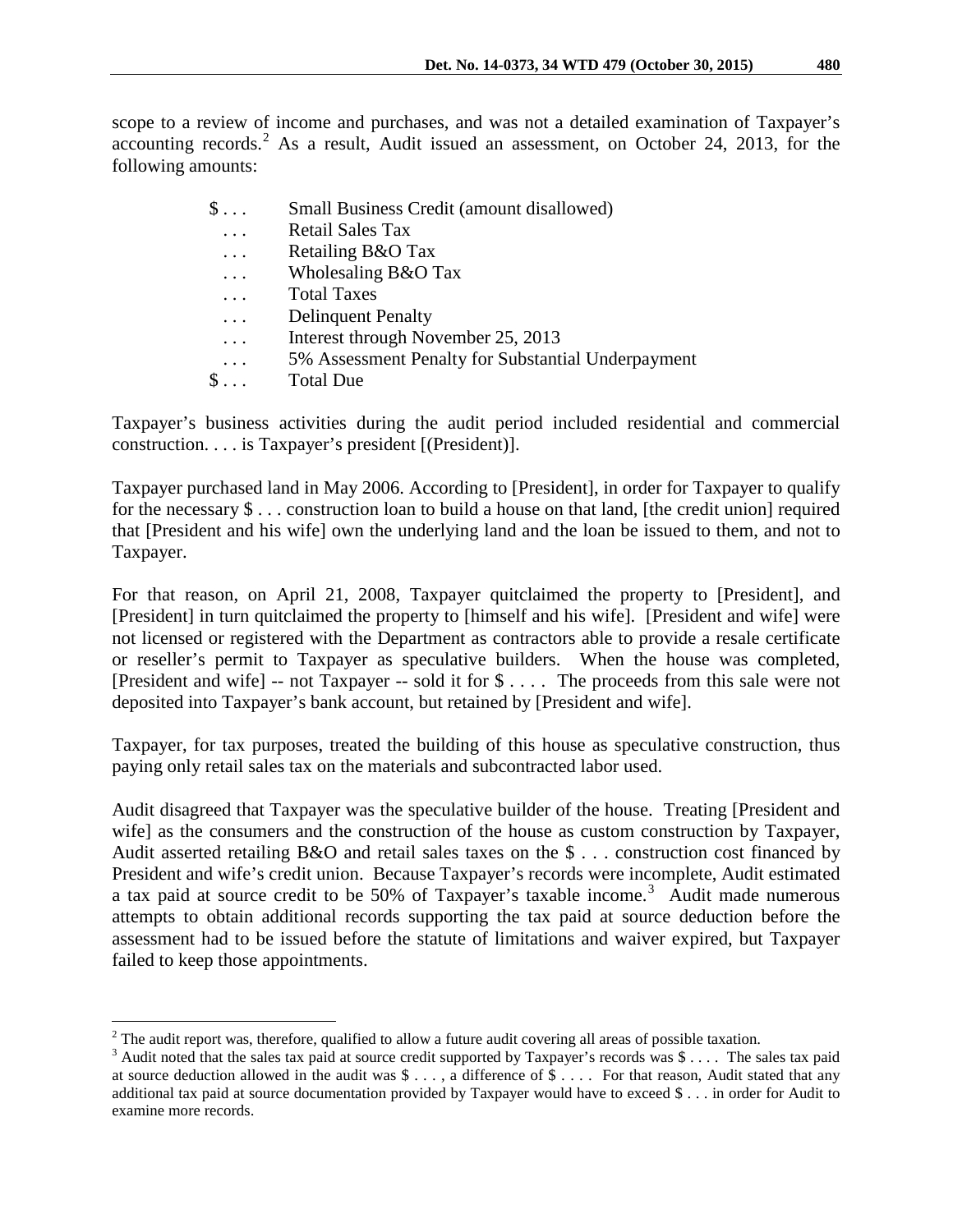## ANALYSIS

1. Speculative v. Custom Construction. In accordance with WAC 458-20-170(2), a speculative builder is:

One who constructs buildings for sale or rental upon real estate owned by him. The attributes of ownership of real estate for purposes of this rule include but are not limited to the following: (i) The intentions of the parties in the transaction under which the land was acquired; (ii) the person who paid for the land; (iii) the person who paid for improvements to the land; (iv) the manner in which all parties, including financiers, dealt with the land. The terms "sells" or "contracts to sell" include any agreement whereby an immediate right to possession or title to the property vests in the purchaser.

Speculative builders are required to pay sales taxes only on the building materials and subcontract labor they purchase, and do not owe B&O tax or retail sales tax on the value of their own construction services. WAC 458-20-170(2)(e); *Dep't of Revenue v. Nord Northwest Corp*, 164 Wn. App. 215, 225 (2011). Speculative builders are further not subject to B&O tax or required to collect retail sales tax when their properties are sold because the sale of real estate is exempt from B&O tax. RCW 82.04.390.

A contractor that is not a speculative builder is a "prime contractor" engaged in "custom construction" taxable under RCW 82.04.050(2), which provides: [4](#page-2-0)

The term "sale at retail" or "retail sale" includes the sale of or charge made . . . for labor and services rendered in respect to the following: . . . (b) The constructing . . . of <u>new . . .</u> buildings . . . upon . . . real property of or for consumers, . . . .

(Emphasis added.) Thus, when such a contractor builds a house for a consumer, the contractor is making a "retail sale" taxable as such for B&O and retail sales tax purposes.

Moreover, WAC 458-20-170(2)(f) specifically provides:

Persons, including corporations, . . . who perform construction upon land owned by their corporate officers, shareholders . . . are constructing upon land owned by others and are taxable as sellers under this rule, not as "speculative builders."

. . .

Accordingly, we find that when Taxpayer built the house on land owned by the [President and wife], it was engaged in the business activity of "custom construction," a retailing activity under RCW 82.04.050(2)(b). Prime contractors engaged in custom construction are making retails sales and must pay B&O tax and charge and collect retail sales taxes from their consumer on the full contract price, which, when not stated, is the "total amount of construction costs including

<span id="page-2-0"></span> <sup>4</sup> *See Washington Department of Revenue, Industry Specific Guides, Construction*, <http://dor.wa.gov/Content/DoingBusiness/BusinessTypes/Industry/construction/default.aspx> (last accessed November 19, 2014).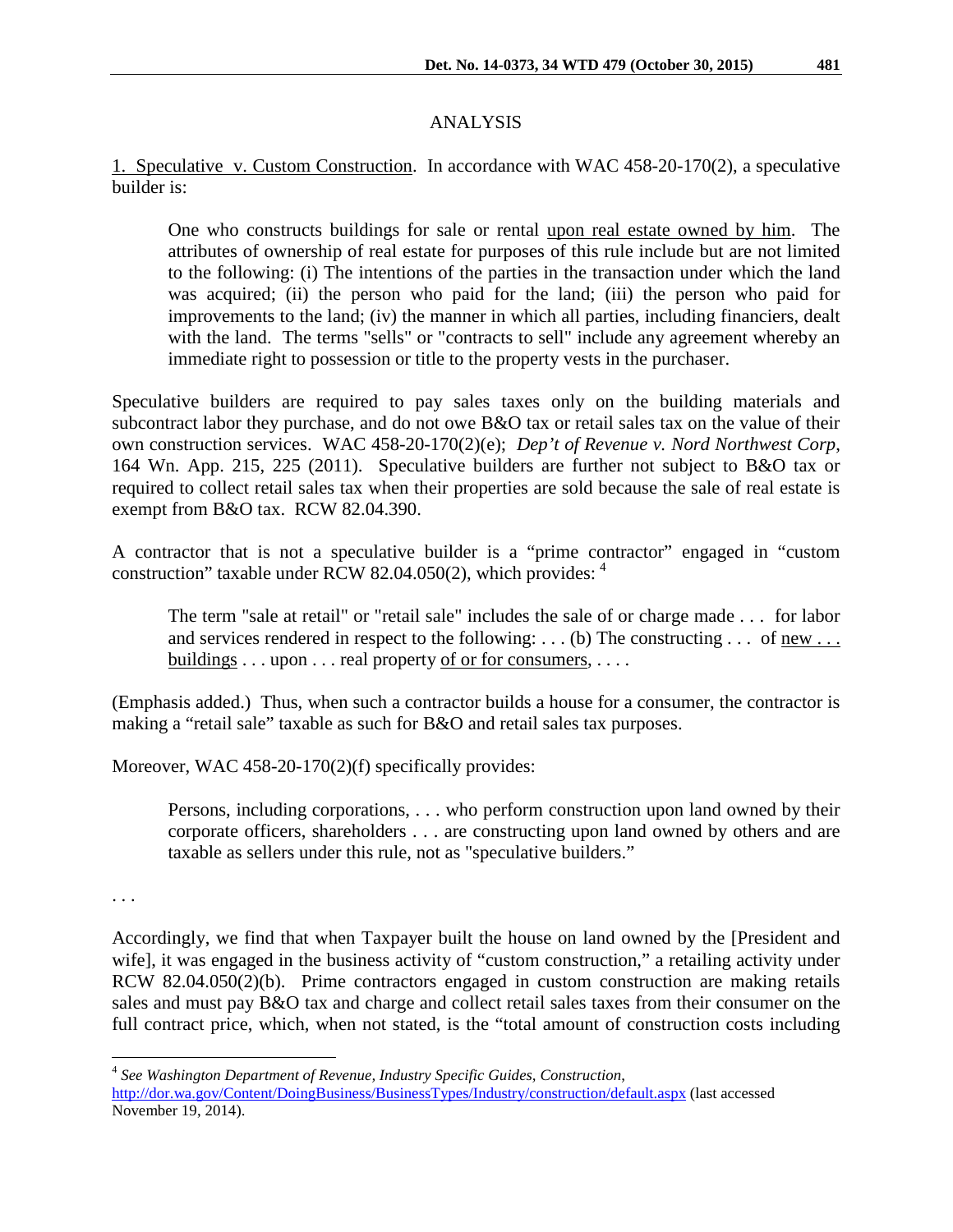any charges for licenses, fees, permits, etc., required for construction and paid by the builder." WAC 458-20-170(4)(a).

Taxpayer was required to charge and collect retail sales tax from the [President and wife] in accordance with RCW 82.08.050(1). Taxpayer did not do so, and, in accordance with RCW  $82.08.050(3)$  $82.08.050(3)$  $82.08.050(3)$ ,<sup>5</sup> such failure rendered Taxpayer personally liable for the tax for the uncollected tax.

We find that Taxpayer was engaged in custom construction when it built the [President and wife's] home, and that it failed to charge and collect the retail sales tax due on the "full contract price" for doing so. We hold that Taxpayer was correctly assessed for the retail sales tax that it failed to collect on the building of this house, minus any credits due for any taxes paid at source.

Taxpayer's petition as to this issue is denied.

2. Tax Paid at Source Credit. RCW 82.08.130 provides:

(2) A buyer who pays a tax on all purchases and subsequently resells property or services at retail, without intervening use by the buyer, must collect the tax from the purchaser as otherwise provided by law and is entitled to a deduction on the buyer's tax return equal to the cost to the buyer of the property or service resold upon which retail sales tax has been paid. The deduction is allowed only if the taxpayer keeps and preserves records that include the names of the persons from whom the property or services were purchased, the date of the purchase, the type of property or services, the amount of the purchase, and the tax that was paid.

(Emphasis added.) Thus, a tax paid at source deduction is available, but a taxpayer must produce records to support it. Taxpayer originally provided purchase invoices to support a sales tax paid at source deduction in the amount of \$ . . . . Audit, having determined that Taxpayer's records were incomplete, gave Taxpayer the benefit of the doubt and allowed a sales tax paid at source deduction in the amount of \$ . . . , a difference favoring Taxpayer in the amount of \$ . . . . Audit advised Taxpayer that it would increase the amount of tax paid at source deduction if Taxpayer could document any sales taxes paid at source over and above that \$ . . . amount.

Taxpayer stated in its petition, that Audit "did not include the tax that was paid to vendors or subs." Taxpayer, however, has provided no new documentation to support an additional deduction.

Taxpayer's petition as to this issue is denied.

<span id="page-3-0"></span> <sup>5</sup> RCW 82.08.050(3) provides:

Except as otherwise provided in this section, if any seller fails to collect the tax imposed in this chapter or, having collected the tax, fails to pay it to the department in the manner prescribed by this chapter, whether such failure is the result of the seller's own acts or the result of acts or conditions beyond the seller's control, the seller is, nevertheless, personally liable to the state for the amount of the tax.